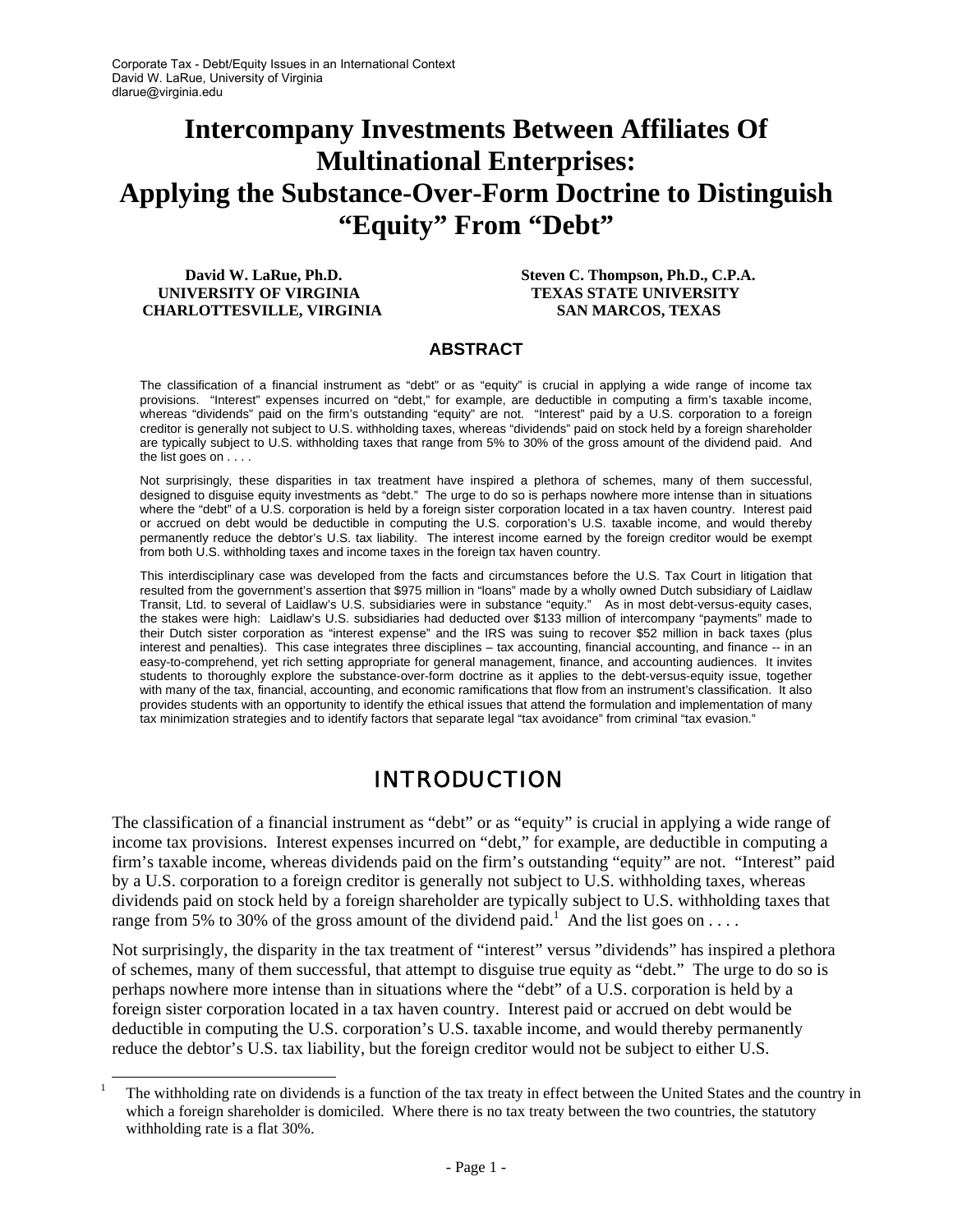withholding taxes or to income taxes in the foreign tax haven country.

Distinguishing between "debt" and "equity" has become increasingly problematic.

"Generally, we must recognize that the line between equity and debt has become increasingly fuzzy in recent years. Convertible debt has always had an intermediate character, but now there is almost a continuum of securities varying in their relative proportions of debt and equity flavoring."<sup>2</sup>

The numerous attempts by Congress and the Treasury Department throughout the last 50 years to establish bright line tests for distinguishing between debt and equity have each ended in failure. The task of classifying instruments has instead, by default, been relegated to the courts, where the various factors deemed relevant in classifying a particular instrument,<sup>3</sup> and the relative weight given to each factor, have varied widely from one case to the next and from one jurisdiction to another.

#### Case Objectives

This interdisciplinary case was developed largely from the facts and circumstances before the U.S. Tax Court in litigation that resulted from the government's assertion that \$975 million in "loans" made by a wholly owned Dutch subsidiary of Laidlaw Transit, Ltd.<sup>4</sup> to several of Laidlaw's U.S. subsidiaries were in substance "equity."<sup>5</sup> At stake was the proper classification of over \$133 million of intercompany payments made by Laidlaw (a U.S. corporation) to a sister corporation located in a tax haven country. If characterized as payments on debt, the amounts would be deductible by the U.S. debtor corporation and permanently reduce Laidlaw's U.S. tax liability by over \$45 million. These payments would also be exempt from the \$6.65 million in U.S. withholding taxes that would otherwise be due if the payments were reclassified as dividends.<sup>6</sup> Conversely, if the instrument on which the underlying payments were made was determined to be "equity," the payments would be treated as nondeductible dividends and they would be subject to substantial U.S. withholding taxes when paid to the foreign creditor.

This case integrates three disciplines: tax law, financial accounting, and corporate finance. It provides tax, accounting, finance, and general management students with an easy-to-comprehend, yet robust setting through which to explore the application of one of the most pervasive doctrines of tax jurisprudence and of financial accounting: the "substance-over-form" doctrine. In this case, students will apply this doctrine to one of the most widespread and persistently troublesome issues in the field of taxation: distinguishing between "debt" and "equity." Although this case addresses that issue in the context of U.S. tax law, the tax laws of most industrialized nations also treat debt (and interest) differently from equity (and dividends) and, like the U.S., they typically resolve the classification of ambiguous financial instruments by looking to substance, rather than form.

This case requires minimal understanding of the technical tax or financial accounting rules governing the treatment of debt/interest and equity/dividends. It requires students to focus on the many qualitative and quantitative attributes that distinguish one from the other, and, as noted above, it highlights two of the many substantial tax consequences that result from the classification of a financial instrument as debt or as equity.

 <sup>2</sup> Statement By Alan Greenspan, Chairman, Board Of Governors Of The Federal Reserve System, Before The Committee On Finance, U.S. Senate (January 26, 1989) (89 *Tax Notes Today* 21-9 (January 27, 1989)).

E.g., whether or not there is a written unconditional promise to pay on demand or on a specified date a sum certain in money, whether the rate of interest is fixed or contingent, whether the obligation is subordinated to debt held by unrelated parties, the corporation's debt-to-equity ratio, whether the instrument is convertible into the stock of the corporation, the between the holdings of stock in the corporation and holdings of the interest in question, etc. 4

Laidlaw Transit, Ltd. was a publicly traded Canadian corporation. Its name has since been changed first to Laidlaw,

Inc. and then, in 2003 following its emergence from bankruptcy, to Laidlaw International, Inc.<br>
<sup>5</sup> *Laidlaw Transportation, Inc. v Commissioner of the Internal Revenue Service*, TCM 1998-232.<br>
<sup>6</sup> **Ladar the U.S. Notherla** 

Under the U.S.-Netherlands tax treaty, dividends paid by a U.S. corporation to a Netherlands shareholder were subject to a 5% withholding tax.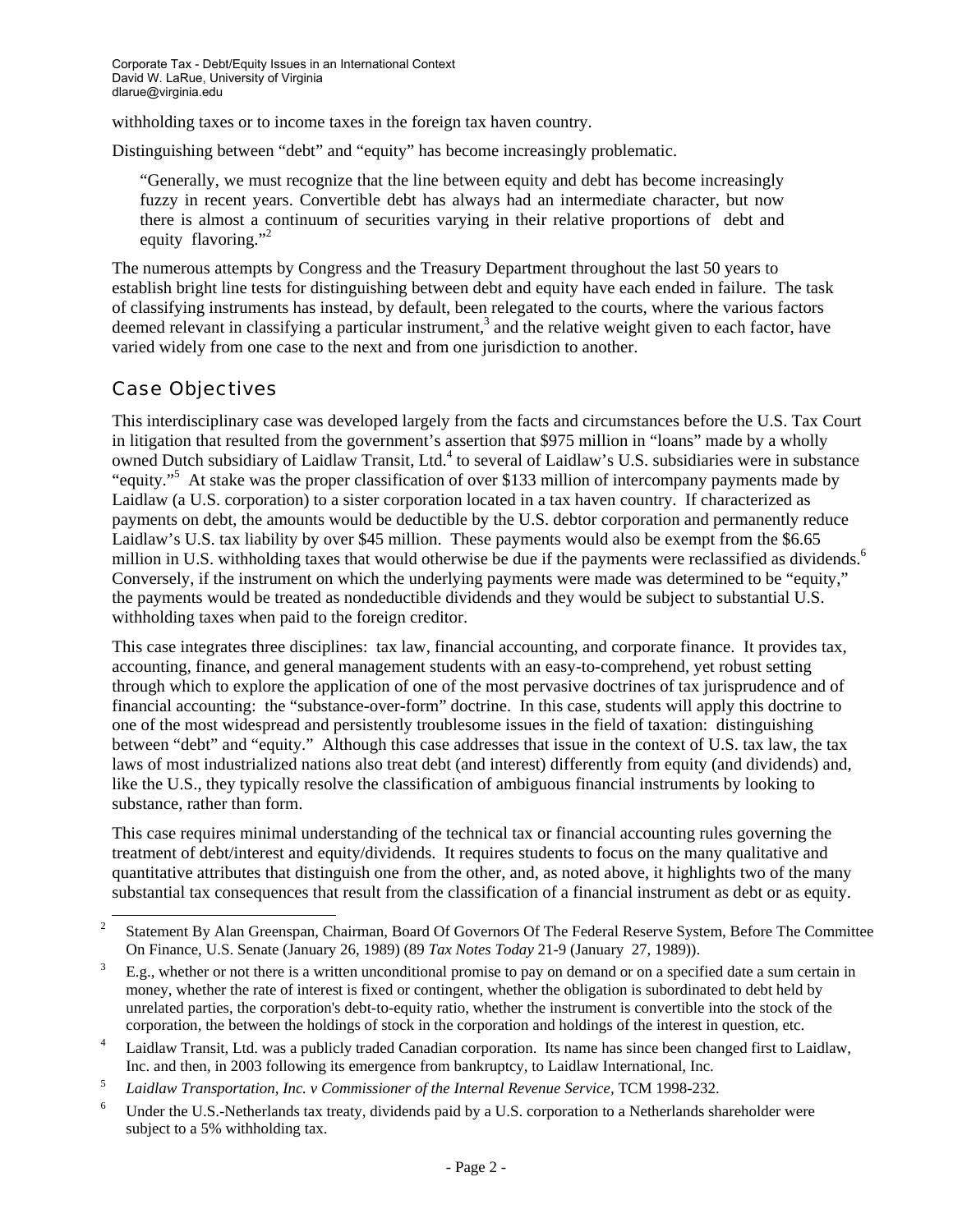Many students will be surprised to discover that the form of a transaction and the labels assigned by the parties do not necessarily control the tax or financial accounting treatment where the "substance" of a transaction or financial instrument is at odds with its "form."

The actions of the Laidlaw executives and their tax advisors also provide an opportunity for students to explore the distinction between legal "tax avoidance" and criminal "tax evasion," together with the ethical issues that frequently arise in the course of developing and implementing tax minimization strategies.

This case is designed for use in any graduate or upper-level undergraduate corporate finance, financial accounting, or tax strategy course in which the tax, financial accounting, or economic consequences of corporate debt and/or corporate equity are addressed. Although the barebones issues can be addressed in a single class, the authors prefer to teach this case over two 60-minute sessions,. For the first session, we ask students to read the case and sketch out discussion points for each of the Background Questions. Although most finance, management, and accounting students will have had little, if any, formal exposure to tax law, it has been our experience that most have enough general background to appreciate the issues and to contribute meaningfully to this discussion. We use the second session to build on this background and to focus on the issues that are specific to the Laidlaw case.

The teaching note for this case is both comprehensive and detailed. It provides a considerable amount of background material that non-tax, non-accounting faculty may find especially helpful. University professors can receive an electronic copy of this note from the authors by e-mailing their request to dlarue@virginia.edu.

# LAIDLAW TRANSPORTATION, INC.

Born in 1933 in Torhout, Belgium, Michael DeGroote and his parents immigrated to Canada in 1947. They settled in the village of Langdon, Ontario, where 14-year-old Michael started working in the tobacco fields. The long hours of back-breaking labor taught him the value of hard work and kindled an entrepreneurial spirit that would fuel his rise to the very peak of Canada's business elite.

When DeGroote was 18, he bought a second-hand army truck and began hauling manure for local farmers. One truck soon grew to four, then six, then ten, and in 1959 he made his first major strategic move when he acquired all of the stock of Laidlaw Motor Sales, Ltd. and Hepburn Transport Ltd. In 1966, Hepburn Transport Ltd. merged into Laidlaw Motor Sales, Ltd., which later became Laidlaw Transportation, Ltd. ("Laidlaw").<sup>7</sup>

Through DeGroote's aggressive merger and acquisition campaign, Laidlaw and its subsidiaries grew rapidly before and during the years in issue (September 1, 1985-August 31, 1988).<sup>8</sup> It eventually acquired over 500 other Canadian and U.S. firms in the trucking, solid waste disposal, and passenger bus and school bus service businesses. These businesses typically used heavy vehicles to transport materials or people and needed governmental licenses or permits to operate. DeGroote, who served as president and chairman of Laidlaw from the time it was formed until August 1, 1990,<sup>9</sup> believed that the fastest way to expand in these businesses was to buy small privately-held businesses which had existing licenses and permits. By the mid- to late-1980's, Laidlaw and its subsidiaries had grown to become the largest provider of school bus transportation services in North America, the third largest provider of solid waste

 <sup>7</sup> On January 1, 1990., Laidlaw Transit, Ltd. changed its name to Laidlaw Inc. In 2001, it filed for bankruptcy protection and emerged two years later as Laidlaw International, Inc. 8

Laidlaw and its subsidiaries used a fiscal year ending on August 31 for both financial reporting and tax purposes.

<sup>9</sup> DeGroote owned no less than 50.5 percent of the voting stock of Laidlaw from the time it went public in 1969 though May 1988. Ownership of Laidlaw's other voting stock was widely dispersed. In May 1988, Canadian Pacific, Ltd., the Canadian transportation conglomerate, bought 47.2 percent of the voting stock of Laidlaw from DeGroote for C\$499 million.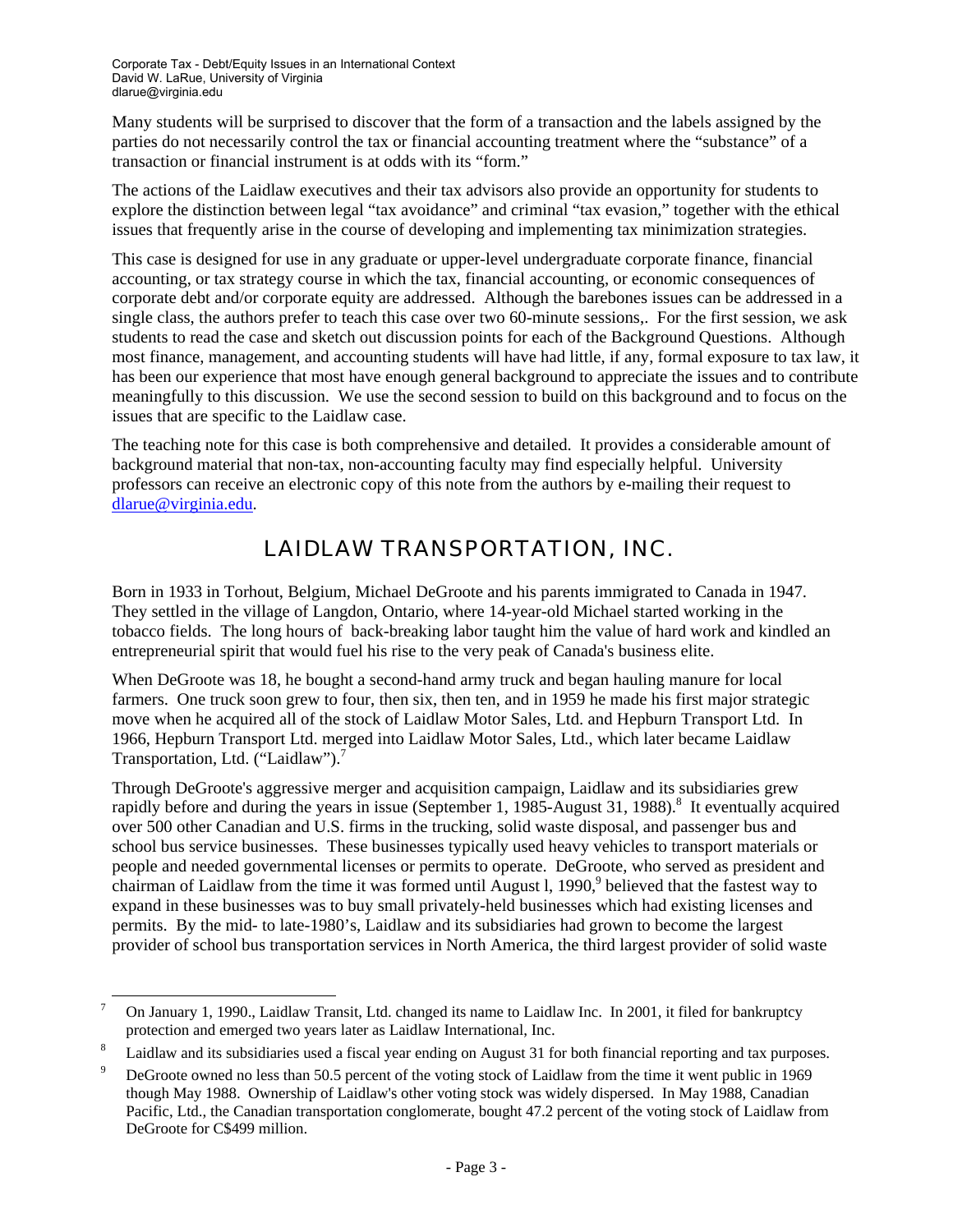disposal services in the United States, and the second or third largest provider of hazardous waste disposal services in the United States.

Laidlaw financed its expansion in the United States by lending money and contributing capital to its subsidiaries in the United States. Before 1969, Laidlaw financed its growth primarily with its own earnings and loans from banks and finance companies. Laidlaw first made a public offering of its stock in 1969 and used the capital it raised to repay bank debts and buy more businesses. Eventually, Laidlaw stock was traded on stock exchanges in both Canada and the United States.<sup>10</sup>

The core management team of Laidlaw and its various subsidiaries during the years in issue consisted of DeGroote, Leslie W. Haworth, and Ivan R. Cairns. Haworth became Laidlaw's senior financial officer in 1972 and later became senior vice president for finance. Cairns became Laidlaw's vice president, general counsel, and secretary in 1981. He later became senior vice president. Cairns and Haworth were DeGroote's two closest advisors on acquisitions, financing, and other matters. Throughout the years in issue, they were directors and officers of Laidlaw and of each of the subsidiaries relevant in this case. DeGroote was chairman of all of the Laidlaw companies.

#### Laidlaw Transportation, Inc. and Its Subsidiaries

Throughout the years in issue, Laidlaw, owned all of the stock of Laidlaw Transportation, Inc. ("L\_US"), a U.S. holding company formed in  $1977$ .<sup>11</sup> L US owned all of the stock of Laidlaw Transit, Inc.  $("L_Transit")$ ,<sup>12</sup> which, along with its numerous subsidiaries, was actively engaged in the passenger and school bus transportation businesses. In 1987, L\_US purchased all of the stock Monroe Tree and Lawntender, Inc. for \$16 million and renamed it Laidlaw Tree Service, Inc. ("L\_Tree").<sup>13</sup>

In 1981, L\_US formed Laidlaw Industries, Inc. ("L\_Industries") as a holding company for Laidlaw's U.S. and Canadian solid waste services operations.<sup>14</sup> In 1982, 21% of the stock of L\_Industries was sold to the public. This stock was re-acquired by L\_Industries on December 16, 1987. L\_Industries owned all of the stock of Laidlaw Waste Systems, Inc. ("L\_Waste").<sup>15</sup> In 1987, L\_Waste purchased all of the stock of GSX Corporation.

 $10$  Trading was suspended in 2002, shortly after Laidlaw filed for bankruptcy protection in Canada and the U.S.

<sup>&</sup>lt;sup>11</sup> DeGroote, Haworth, Ronald S. Murray (Murray), and Douglas R. Gowland (Gowland) were the directors of L\_US. DeGroote was president, Gowland was senior vice president for solid waste services, Murray was vice

president, Haworth was vice president for finance, and Cairns was secretary.<br><sup>12</sup> DeGroote, Haworth, and Victor A. Webster (Webster) were L\_Transit's directors and its officers included DeGroote as chief executive officer, Webster as president, Haworth as vice president for finance, and Cairns as secretary.<br><sup>13</sup> DeGroote, Haworth, and Gowland were directors of L\_Tree and its officers included Gowland as chairman,

Haworth as vice president for finance, and Cairns as secretary.<br><sup>14</sup> DeGroote, Haworth, Gowland, and Murray (and others) were directors of L\_Industries and its officers included Gowland as president, Haworth was vice president for finance, and Cairns was secretary, vice president, and

general counsel.<br>
15 L\_Waste's only directors were DeGroote, Gowland, and Haworth and its officers included Gowland as president, Haworth as vice president for finance, and Cairns as secretary.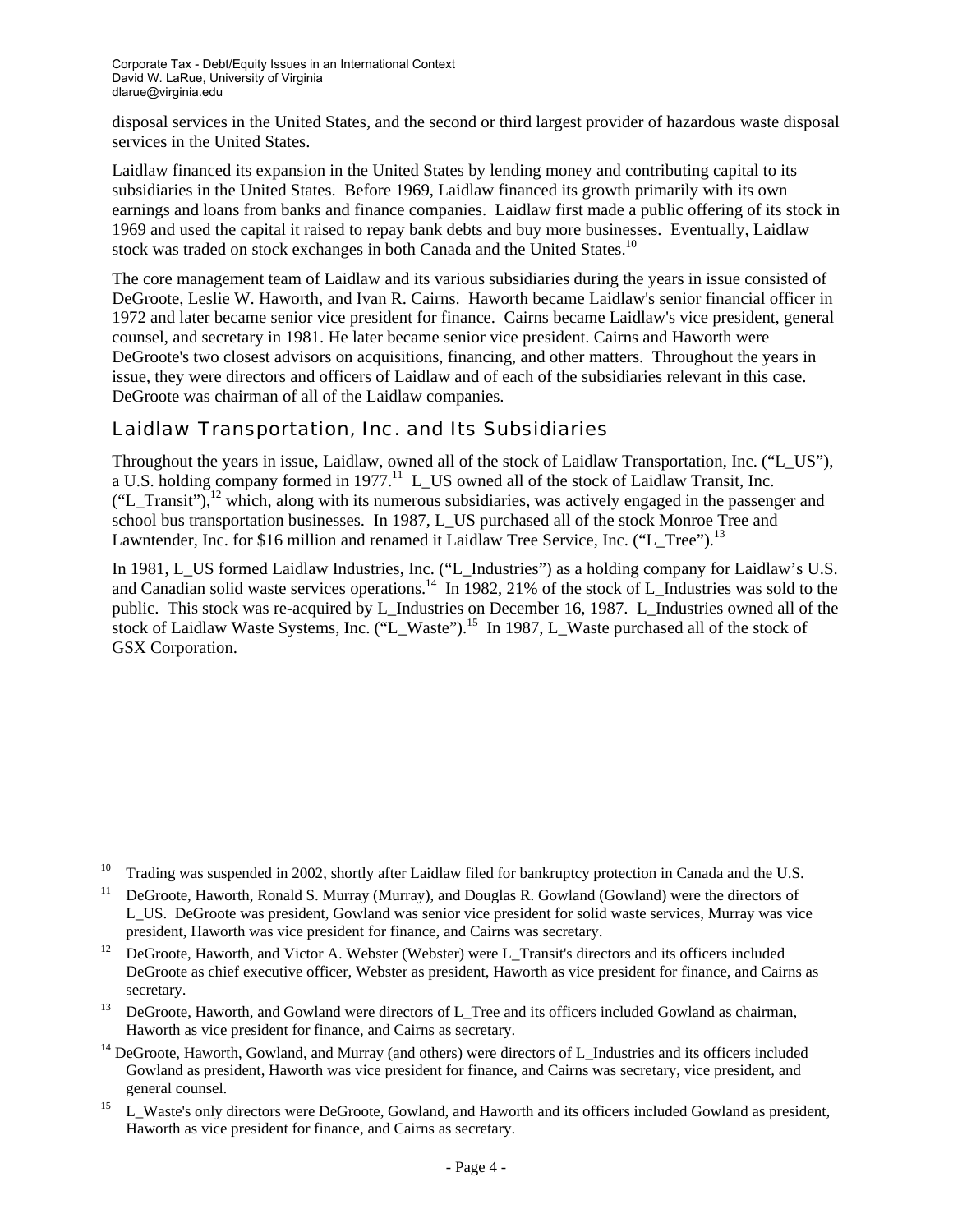Corporate Tax - Debt/Equity Issues in an International Context David W. LaRue, University of Virginia dlarue@virginia.edu

The transportation and waste services industries are capital-intensive. L\_US's operating subsidiaries constantly needed large amounts of long-term capital to buy trucks and buses and to improve landfill sites. None of these businesses could afford to eliminate or significantly reduce their capital spending for any substantial period of time without seriously impairing their business operations.

#### The Coopers and Lybrand Tax Plan

By the mid-1980's Laidlaw was competing intensely with Browning-Ferris Industries, Inc. and Waste Management, Inc. to buy solid waste services businesses. In the summer of 1985, DeGroote, Cairns, and Haworth asked Coopers & Lybrand ("C&L") to develop a tax strategy that would help Laidlaw compete more effectively with Browning-Ferris and Waste Management in buying U.S. companies.

C&L suggested a plan that was designed to enable Laidlaw to finance a significant portion of its acquisitions with pre-tax dollars, rather than with after-tax dollars.<sup>16</sup> This could be achieved as follows:

<sup>&</sup>lt;sup>16</sup> For all of the years in issue, the marginal U.S. income tax rate applicable to the consolidated earnings of Laidlaw's U.S. subsidiaries was 46%.

For federal income tax purposes, "affiliated groups" of U.S. corporations can elect to file consolidated income tax returns with their 80%-or-greater owned U.S. subsidiaries. In stark contrast to the accounting rules governing consolidated financial statements, with require the consolidation of foreign subsidiaries, foreign subsidiaries are neither required nor permitted to join with its U.S. affiliates in filing the U.S. consolidate return. One of the many consequences of this prohibition is that interest paid or accrued by U.S. affiliates to their foreign affiliates is not "eliminated" in the computation of the U.S. group's consolidated taxable income.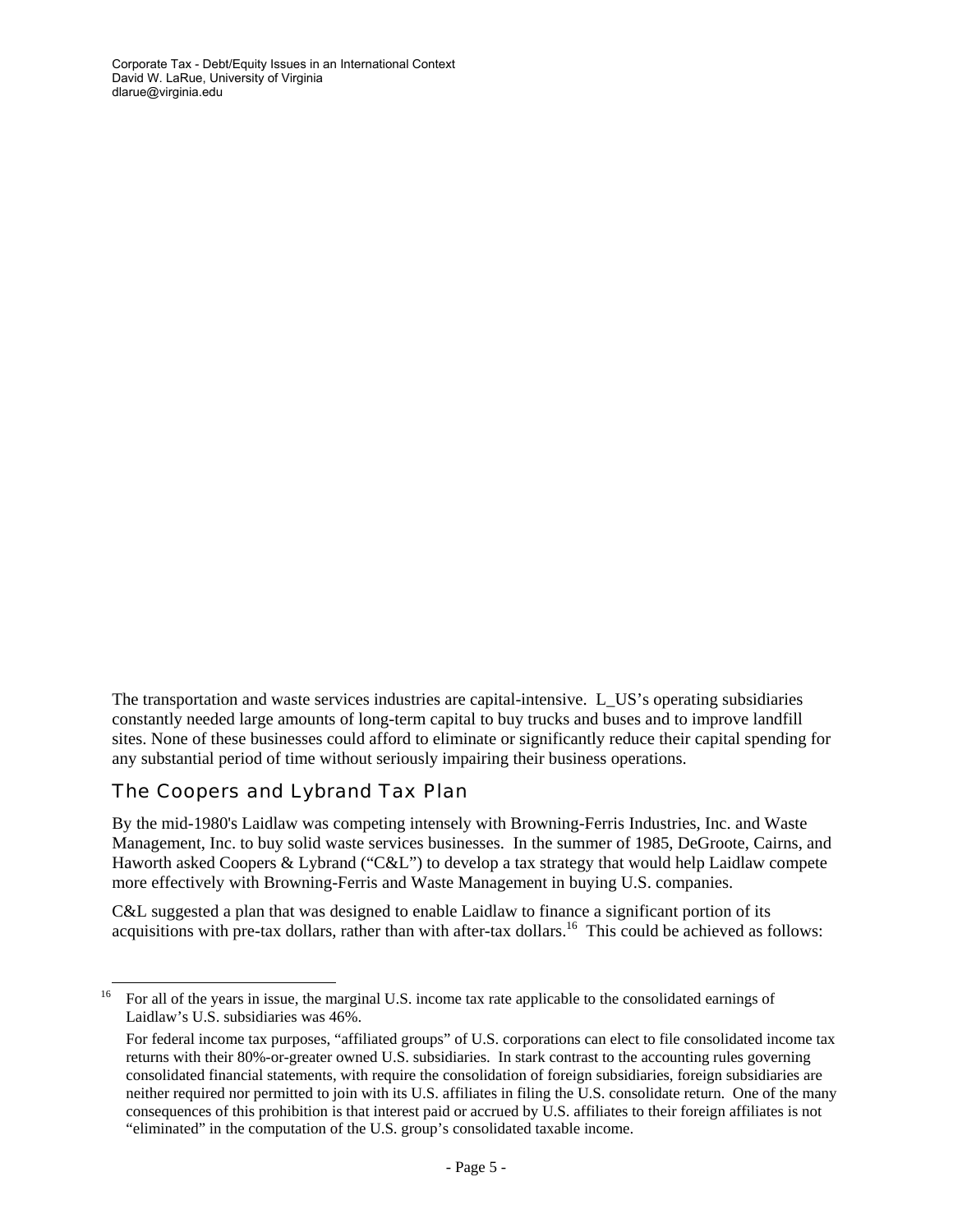- Laidlaw would form a wholly-owned Canadian subsidiary which, in turn, would form a wholly owned Netherlands subsidiary.
- Laidlaw would then borrow funds from various commercial banks in Canada and then contribute these funds to the capital of the new Canadian subsidiary.
- These funds would then be transferred by the Canadian subsidiary to the Netherlands subsidiary as capital contributions and interest-free loans.
- Finally, the Netherlands subsidiary would advance these funds to Laidlaw's U.S. subsidiaries as interest-bearing debt, the proceeds of which would be used by those subsidiaries to effect the acquisitions.

According to C&L, Laidlaw, in computing its Canadian income tax liability, could deduct the interest it paid on the funds it borrowed to invest in the Canadian subsidiary, and the U.S. subsidiaries could deduct the interest they paid or accrued on the loans made to them by the Netherlands subsidiary in computing their U.S. income tax liability. Furthermore, the income that the Netherlands subsidiary would derive from the payments of interest made by the U.S. subsidiaries on these loans would be exempt from U.S. withholding taxes<sup>17</sup> and, under Dutch tax laws, subject to little or no tax in the Netherlands.<sup>18</sup> When the smoke cleared, the Laidlaw group would have what C&L called a "double deduction" of interest expense (interest deduction in both Canada and the U.S.), with minimal income tax liabilities in The Netherlands.

# Formation Of L\_Investments And L\_Netherlands

On September 25, 1985, Laidlaw formed Laidlaw Investments, Ltd. ("L\_Investments"), a Canadian corporation with Laidlaw as its sole shareholder.<sup>19</sup> L\_Investments sole sources of funds during the years in issue were the capital contributions made to it by Laidlaw and Laidlaw's other subsidiaries.

On December 30, 1985 L\_Investments formed Laidlaw International Investments B.V. ("L\_Netherlands") in The Netherlands as a 100-percent owned subsidiary.<sup>20</sup>

#### Advances at Issue

Throughout the years in issue, L\_Netherlands' primary activity was to receive funds from L\_Investments and, on the same or next day, transfer those funds to Laidlaw's U.S. subsidiaries that had requested them: L\_Waste, L\_Tree, and L\_Transit ("U.S. Subsidiaries"). L\_Netherlands advanced funds only to the U.S. Subsidiaries (and never to unrelated parties), and its funds came exclusively from Laidlaw (via L\_Investments) and from "interest payments" received from the U.S. Subsidiaries.

 <sup>17</sup> Foreign corporations earning passive investment-type income from U.S. sources are generally subject to income taxes at a flat 30% tax rate imposed on the gross amount of the income. In order to actually collect the U.S. income taxes owed by foreign taxpayers, the U.S., like most countries, requires U.S. payor corporations to withhold the required taxes from the payments they make to foreign corporations, and to pay these withheld amounts over to the Internal Revenue Service on behalf of the foreign payee.

Tax treaties between the U.S. and each of over 40 countries around the world typically contain provisions that substantially reduce the withholding tax rate on certain types of income. Under the U.S.-Netherlands tax treaty in effect throughout the years in issue, the treaty rate on interest income received by a foreign corporation from a U.S. corporation was 0%, while the tax rate applicable to dividends paid by a U.S. corporation to its foreign parent corporation was only 5%.<br><sup>18</sup> In October 1987, the Netherlands subsidiary established a branch office in Curacao, Netherlands Antilles, in order

to further reduce Netherlands income tax on the interest payments that it received from the U.S. subsidiaries.

<sup>19</sup> DeGroote, Haworth, and Cairns were directors of L\_Investments and its officers included DeGroote as president, Haworth as vice president for finance, and Cairns as vice president and secretary. Jerry Pekaruk was controller

and reported to Haworth.<br>DeGroote was a director of L\_Netherlands during the years in issue. L\_Netherlands had other directors, including Netherlands residents.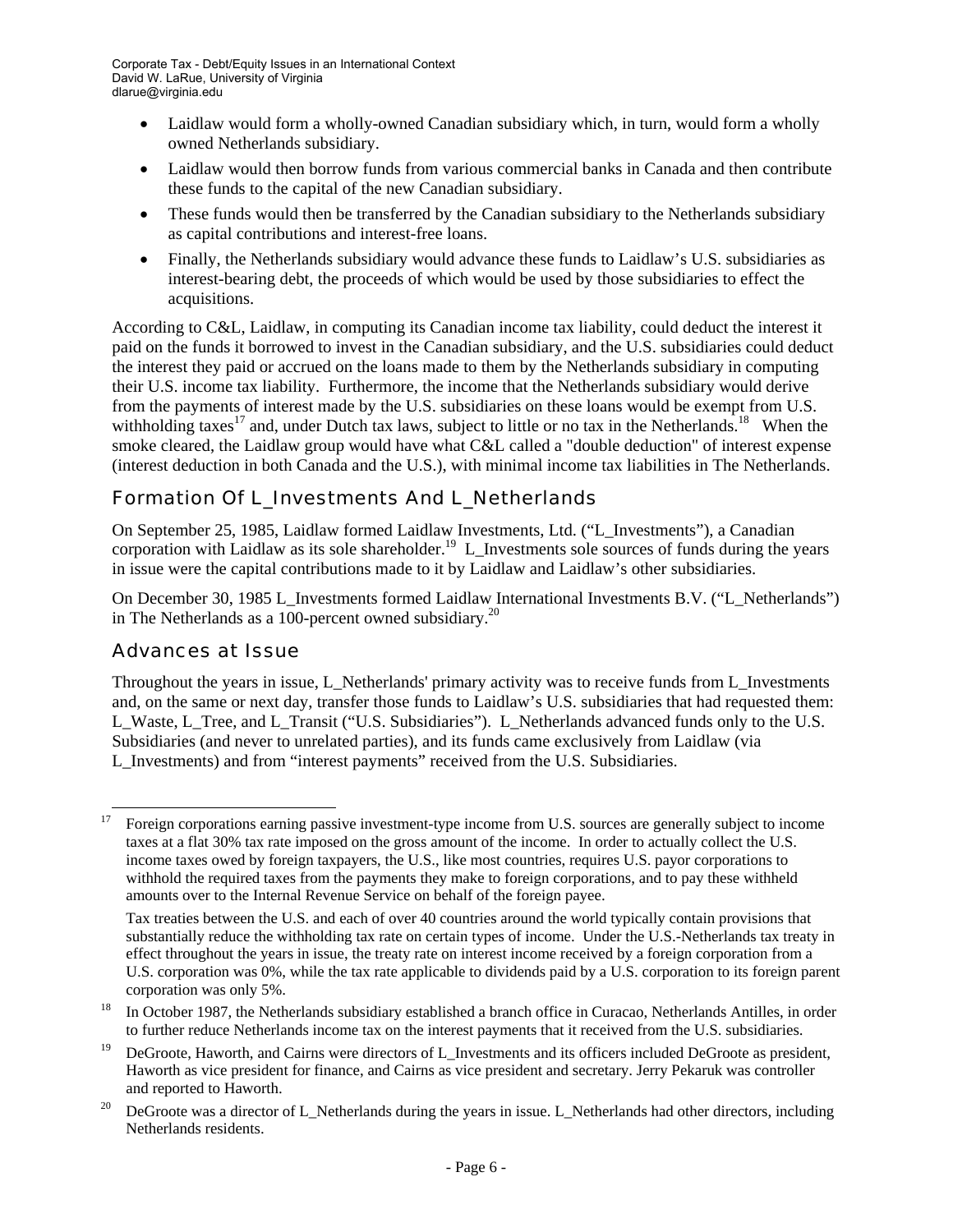When a U.S. Subsidiary asked for an advance, L\_Netherlands would request L\_Investments to provide funds for the transaction. Written agreements between L-Investments and L-Netherlands generally required L-Investments to provide funds requested by L-Netherlands, as long as those amounts were no more than the amounts requested by the U.S. Subsidiaries. L\_Investments advanced those funds to L\_Netherlands, which, in order to comply with certain Dutch tax rulings that required it to maintain its debt-to-equity ratio within a specified range, recorded them on its books as interest-free demand loans and as capital contributions in proportions designated by C&L. The February 18, 1986 advance to L\_Transit was typical.

- L\_Transit requested an \$18 million advance from L-Netherlands.
- Laidlaw transferred \$18 million it had received from an earlier issue of its preferred shares<sup>21</sup> to L-Investments in exchange for additional shares of L-Investments stock.<sup>22</sup>
- L-Investments transferred \$18 million to L-Netherlands in exchange for additional stock and noninterest-bearing notes.
- L-Netherlands transferred \$18 million to L\_Transit in exchange for an \$18 million interestbearing note.

By the August 31, 1988, advances to the U.S. Subsidiaries totaled:

| L Waste:        | \$231,455,000 |
|-----------------|---------------|
| L Industries:   | 603,157,613   |
| L Tree totaled: | 20,000,000    |
|                 | \$854,612,613 |

L-Netherlands kept books in The Netherlands in which it recorded its lending and borrowing transactions, capital contributions, income, and expenses. L-Netherlands reported the interest payments it received from the U.S. Subsidiaries as interest income subject to The Netherlands' income tax. L-Netherlands paid small amounts of income tax to The Netherlands in 1986, 1987, and 1988. The U.S. Subsidiaries recorded the advances received from L\_Netherlands as loans on their books and in their financial statements, and treated all interest payments as interest expense on their financial statements and on the consolidated tax return of the L\_US and L\_Industries groups.<sup>23</sup>

**Interest reinvestment loans.** On the same day that L\_Netherlands received "interest payments" from the U.S. Subsidiaries, it would loan all or most of these amounts back to the U.S. Subsidiaries as "interest reinvestment loans." The August 28, 1986 interest payments made by L\_Transit and L\_Waste was typical.

|         | U.S. Subsidiaries | L_Netherlands to  |           |  |  |  |
|---------|-------------------|-------------------|-----------|--|--|--|
|         | to L_Netherlands  | U.S. Subsidiaries |           |  |  |  |
|         | 8/28/1986         | 8/28/1986         |           |  |  |  |
| Waste   | \$<br>573,958     |                   |           |  |  |  |
| Transit | \$<br>1,630,716   | \$                | 2,204,674 |  |  |  |
|         | 2,204,674         |                   | 2,204,674 |  |  |  |

1. L\_Industries borrowed \$573,958 from Royal Bank of Canada.

<sup>&</sup>lt;sup>21</sup> The funds used to make the advances sometimes came from Laidlaw's own retained earnings, sometimes from loans received by Laidlaw or its subsidiaries from commercial banks, and sometimes, as here, from sales of Laidlaw equity to the public.<br><sup>22</sup> Laidlaw owned 100% of the outstanding stock of L\_Investments at all times.

<sup>23</sup> This fact is of little practical significance in that under U.S. and Canadian accounting standards, all of the entities depicted in Figure 1 were members of the same consolidated group and all intercompany loans, income, expenses, etc. were eliminated in the preparation of Laidlaw's consolidated financial statements.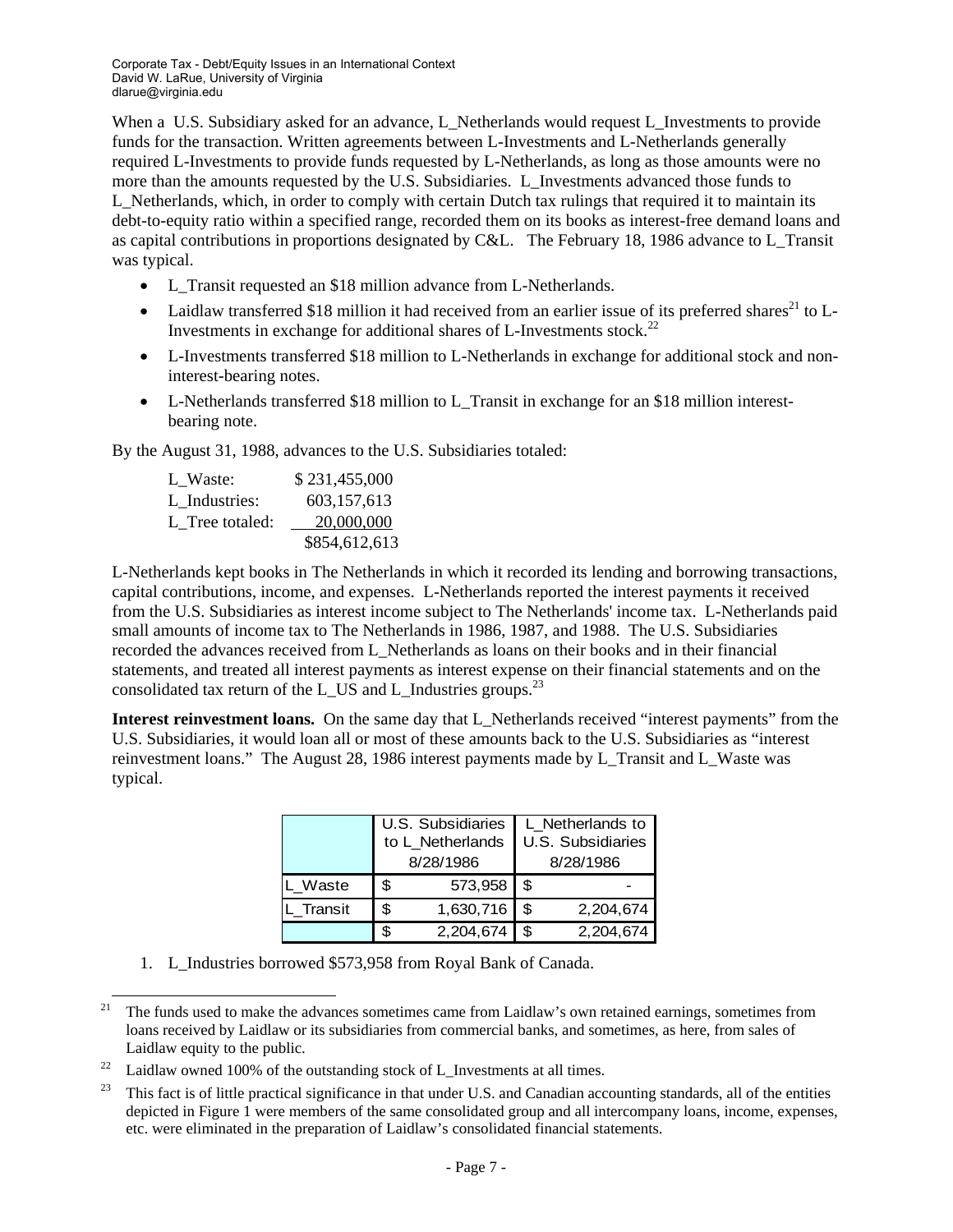- 2. L\_Industries loaned \$573,958 to L\_Waste and wired that money to L\_Waste's account at ABN Bank (New York).
- 3. L\_Waste transferred the \$573,958 to L\_Netherlands' account at ABN Bank (New York).
- 4. L\_Transit transferred \$1,630,716 to L\_Netherlands ABN Bank (New York) account.
- 5. L-Netherlands transferred \$2,204,674 from its ABN Bank (New York) account to L\_Transit's commercial account at Royal Bank of Canada.

During the years in issue, 90% of the total interest payments made by the U.S. Subsidiaries were loaned back to the U.S. subsidiaries as interest reinvestment loans. L\_Netherlands used the interest payments it retained to pay its operating costs, Dutch income taxes, and to make distributions to L\_Investments.

| <b>Figure 2</b><br><b>Interest Payments and "Interest Reinvestment" Loans</b> |                     |                                                                        |                                                                       |                                                                 |                        |                      |  |  |
|-------------------------------------------------------------------------------|---------------------|------------------------------------------------------------------------|-----------------------------------------------------------------------|-----------------------------------------------------------------|------------------------|----------------------|--|--|
|                                                                               |                     | Interest Payment Claimed to Have Been Made to<br>Laidlaw-International | <b>Total Claimed</b><br><b>Payments (and</b><br><b>Total Deducted</b> | Interest Reinvestment Loan<br><b>From Laidlaw-International</b> |                        |                      |  |  |
|                                                                               | <b>From Transit</b> | <b>From Laidlaw-</b><br>Waste                                          | <b>From Laidlaw-</b><br>Tree                                          | on U.S. Tax<br>Returns)                                         | To Laidlaw-<br>Transtt | To Laidlaw-<br>Waste |  |  |
| 5/29/1986                                                                     | 809,057<br>\$       | 179,740<br>\$                                                          | \$                                                                    | \$<br>988,797                                                   | 988,797<br>\$          |                      |  |  |
| 8/28/1986                                                                     | 1,630,716           | 573,958                                                                |                                                                       | 2,204,674                                                       | 2,204,674              |                      |  |  |
| 11/25/1986                                                                    | 3,097,820           | 2,772,450                                                              |                                                                       | 5,870,270                                                       | 5,870,270              |                      |  |  |
| 2/25/1987                                                                     | 4,003,389           | 7,532,238                                                              |                                                                       | 11,535,627                                                      | 11,535,627             |                      |  |  |
| 5/28/1987                                                                     | 4,479,972           | 7,988,179                                                              |                                                                       | 12,468,151                                                      | 12,468,151             |                      |  |  |
| 8/31/1987                                                                     | 5,071,716           | 10,297,291                                                             | 546.667                                                               | 15,915,674                                                      | 15,280,674             |                      |  |  |
| 11/30/1987                                                                    | 5,705,723           | 10,597,883                                                             | 549,028                                                               | 16,852,634                                                      | 16,700,000             |                      |  |  |
| 2/29/1988                                                                     | 6,346,874           | 11,991,976                                                             | 539,583                                                               | 18,878,433                                                      |                        | \$<br>12,448,000     |  |  |
| 5/31/1988                                                                     | 7,534,621           | 15,015,471                                                             | 542,499                                                               | 23,092,591                                                      | 21,045,000             |                      |  |  |
| 8/31/1988                                                                     | 8,580,485           | 16,546,460                                                             | 581,666                                                               | 25,708,611                                                      |                        | 22,000,000           |  |  |
| Totals:                                                                       | 47,260,373<br>\$    | 83,495,646<br>\$                                                       | \$<br>2,759,443                                                       | 133,515,462<br>\$                                               | 86,093,193<br>\$       | 34,448,000<br>\$     |  |  |
|                                                                               |                     | \$133.515.462                                                          |                                                                       |                                                                 | \$120.541.193          |                      |  |  |

By August 31, 1988, the U.S. Subsidiaries owed L\_Netherlands a total of \$975,153,806 in advances and interest reinvestment loans.<sup>24</sup>

| Figure 3<br><b>Advances By Leadlaw-International</b> |  |             |     |             |    |            |    |               |
|------------------------------------------------------|--|-------------|-----|-------------|----|------------|----|---------------|
| December, 1985 through August, 1988 <sup>10</sup>    |  |             |     |             |    |            |    |               |
| <b>Borrower</b><br><b>Total</b>                      |  |             |     |             |    |            |    |               |
|                                                      |  | Transtt     |     | Waste       |    |            |    |               |
| FY 8608 \$                                           |  | 118,893,471 |     | 29,000,000  | \$ |            | \$ | 147,893,471   |
| FY 8708 \$                                           |  | 88,954,722  | \$. | 376,212,613 | \$ | 20,000,000 | \$ | 485, 167, 335 |
| FY 8808 \$                                           |  | 109,700,000 | \$  | 232,393,000 | \$ |            | \$ | 342,093,000   |
| <b>Total</b>                                         |  | 317,548,193 |     | 637,605,613 | \$ | 20,000,000 | S  | 975,153,806   |

#### Uses of the L\_Netherlands Advances

- L\_Transit
	- o L\_Transit used the funds advanced to it by L\_Netherlands to acquire the stock and assets of 44 U.S. companies in the transportation industry and to expand their respective operations.
- L Waste

<sup>&</sup>lt;sup>24</sup> L\_Netherlands continued to advance money to L\_US, L\_Transit, L\_Waste, L\_Tree, and other L\_US subsidiaries after August 31, 1988. By December 31, 1994, L\_Netherlands had advanced a total of \$1,393,383,974 to Laidlaw's U.S. subsidiaries.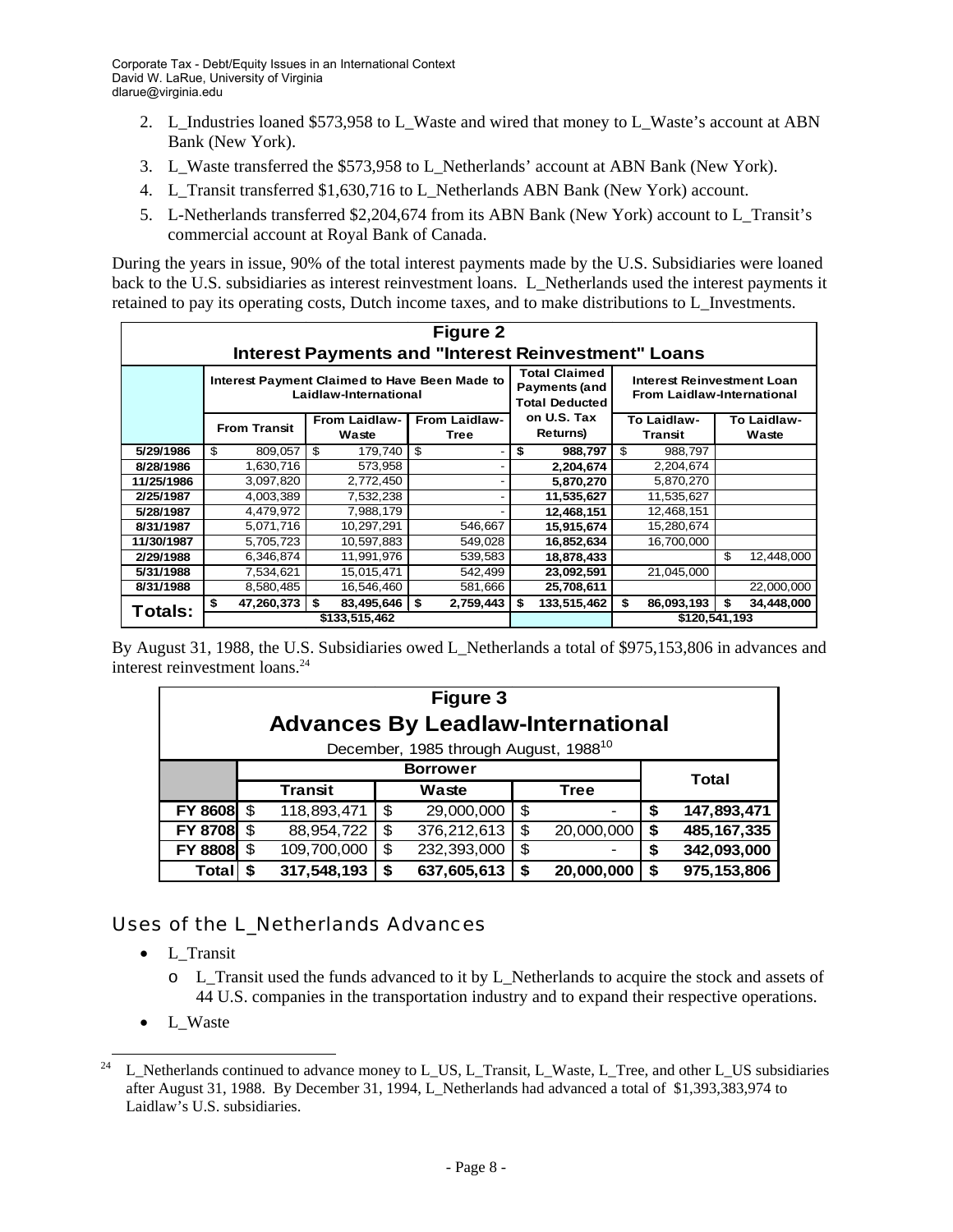- o L\_Waste used \$349.8 million of the advances from L\_Netherlands to purchase all of the stock GSX on October 14, 1986.
- o Another \$60.9 million of the advances were initially made to L\_Industries on December 16, 1987 and used buy back the 21% of its stock held by the public in December of 1987. This obligation was assumed by L-Waste later that same day.
- o The balance of the advances made by L\_Netherlands to L-Waste were used primarily to acquire 30 companies in the solid waste services industry and to expand their respective operations.
- L\_Tree
	- o Laidlaw Acquisition Corporation ("L\_Acquisition") borrowed \$20 million from L\_Netherlands on May 27, 1987 and used these amounts to purchase all of the stock of L Tree (\$16 million) and to refinance third-party loans relating to L Tree's purchase of rolling stock (\$4 million). Immediately after the acquisition, L\_Tree assumed the L\_Acquisition's \$20 million obligation to L\_Netherlands and L\_Acquisition liquidated into L\_U.S.

#### General Terms and Conditions of Loan Agreements

Throughout the years in issue, DeGroote, Haworth, and Cairns significantly influenced and directed L\_Netherland's lending decisions and operations. During this period, L\_Netherlands' managing directors met 12 times. DeGroote was present at four of the meetings and voted by proxy at eight. Haworth was present at three of those meetings and Cairns was present at two. Additionally, L\_Investments' proxies at shareholder meetings for L\_Netherlands included specific instructions about future transactions. Cairns and Haworth signed, on behalf of the U.S. Subsidiaries, all of the loan agreements, promissory notes, and assignments of transactions between L\_Netherlands and the U.S. Subsidiaries.

Laidlaw's counsel, Cairns, wrote the first draft of all of the L\_Netherlands loan agreements. Initially, the agreements between L\_Netherlands and the U.S. subsidiaries receiving the advances provided that (a) the borrower's obligation to pay interest and principal was unconditional, (b) the loan must be repaid on or before a fixed date or on demand, (c) the interest rate was fixed and the borrower's/guarantor's obligation to pay interest was unconditional and neither the timing or amount was contingent on whether the borrower (or the guarantor) had any income or whether it made any dividend distributions, (d) L\_US would guarantee all loans made to L\_Tree and L\_Transit, and L\_Industries would guarantee all loans made to L\_Waste,<sup>25</sup> (d) L\_Netherlands' rights were senior to the rights of the stockholders of the borrower and the guarantor, and (e) the loan could not be converted into the stock of the borrower. Advances made by L\_Netherlands to the U.S. Subsidiaries were not subordinated to loans made by commercial banks. L\_Transit was required to maintain and long-term debt to equity ratio of no more than 2:1 and a current assets to current liabilities ratio of no less that 1:1. L\_Waste agreed to limit its debt to equity ratio to no more than 2.5:1.

These initial loan agreements did not require the directors of the L\_Waste or L\_Transit to make periodic principal payments, but they did permit the borrower to convert the loans to 5-year term loans on or before September 1, 1988, the maturity date on which the entire principal amount would otherwise be due. In all events, L\_Netherlands could demand repayment of the entire outstanding at any time if it needed the funds. These agreements did not require the borrower or its guarantor to create a reserve or sinking fund to assure the timely repayment of the advances.

Throughout the years in issue, Laidlaw, L\_US, L\_Industries, L\_Waste, and L\_Tree had substantial credit lines and outstanding loans from unrelated commercial banks. The terms of these loans, detailed more

 <sup>25</sup> Although Laidlaw guaranteed repayment of loans made by unrelated commercial lenders to the U.S. Subsidiaries, it did not guarantee repayment of loans that L-Netherlands made to the U.S. Subsidiaries.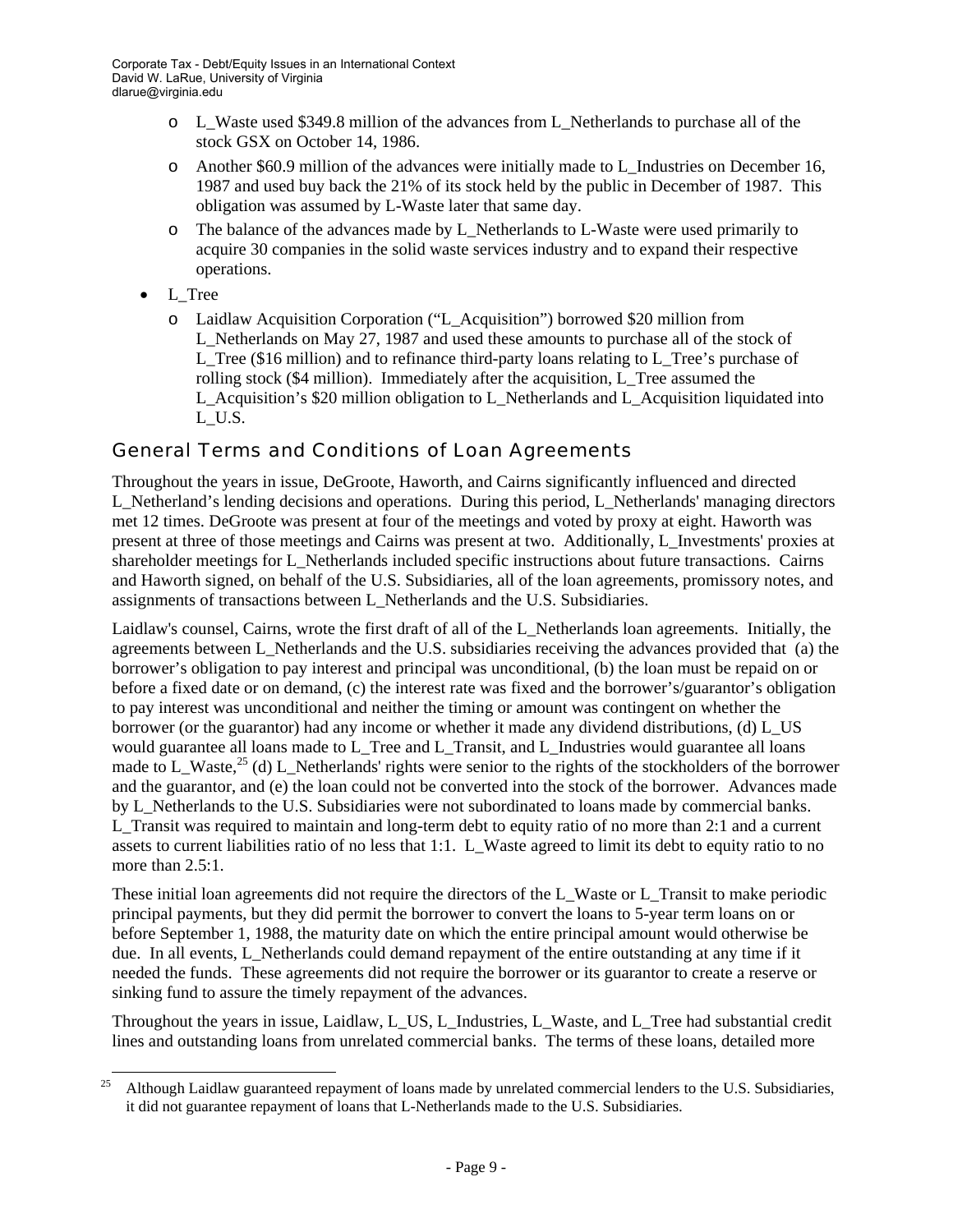fully below, established leverage ratio criteria. Generally, the borrower's consolidated total debt-toequity ratio could not exceed 2:1 and its working capital ratio (current assets over current liabilities) could not fall below 1:1. L\_US and/or L\_Industries guaranteed repayment of all advances from commercial banks to L\_Transit, L\_Tree, and L\_Waste.

The \$349.8 million debt-financed acquisition of GSX on October 14, 1986 caused Laidlaw, L\_US, and L\_Industries to become highly leveraged and in technical default on their loans from commercial lenders. Consequently, on October 16, 1986, in order to prevent default, Haworth (in a letter written on L\_US letterhead) informed the directors of L\_Netherlands that its loan agreements with the U.S. Subsidiaries would have to be amended to subordinate the repayment of those advances (and interest) to the loans received by Laidlaw and its subsidiaries from commercial banks. Also in that letter, Haworth instructed the L\_Netherlands board to approve the following amendments to existing and future loan agreements between L\_Netherlands and the U.S. Subsidiaries, and to make those amendments retroactive back to September 1, 1986:

- "(a) All sums to be due on demand at interest rates equal to ABN Bank (New York) prime plus 2 percent, payable on the last business days of each fiscal quarter.
- "(b) Remove all financial ratio covenants.
- "(c) Remove the 'ceilings' so that no limits will exist. All loans will be provided as requested but subjected to availabilities of [L\_Netherlands]'s funds.
- "(d) In the case of [L\_U.S.]'s subsidiaries, there will be two loan accounts established, one called principal account and the other called reinvested interest account.
- "(e) To facilitate the quarterly and other changes in loan amounts, all increases/decreases would be entered on a grid promissory note. This system allows the lender to adjust the promissory note automatically without issuing a new note."

These amendments were unanimously approved by the L\_Netherlands board on October 20, 1986 and given retroactive effect back to September 1, 1986.

On July 7, 1987, the agreements were further modified, retroactively back to September 1, 1986, to eliminate the demand feature, to add some enforcement provisions (including an acceleration clause in the event of default), and to postpone the due date for the payment of principal by one year to September 1, 1989, "unless the parties extended the due date by written agreement."

On September 12, 1988, the members of the L\_Netherlands board of directors discussed repayment by advances made to the U.S. Subsidiaries. At that time, the advances were due to be repaid on September 1, 1989. The board decided to extend the repayment date. The minutes for that meeting stated that L\_Netherlands' management did not intend to request repayment. In fact, from the date of the initial advance through October, 1989, none of the principal amounts of the advances or the interest reinvestment loans had been repaid.<sup>26</sup>

# Comparison of Loans from Commercial Banks with Loans from L\_Netherlands

**Similarities.** The commercial bank loans and L\_Netherlands advances for the years in issue were in writing. All were for general corporate purposes or for the acquisition of other businesses. All had some representations and warranties to the bank or L\_Netherlands about the financial conditions of the borrower. All required corporate existence and authority, punctual payments, some type of periodic reporting, and notice of default. All imposed limitations on further encumbering any security. All treated nonpayment, incorrect or false representations, noncompliance with material terms and conditions,

 $^{26}$  As of the date that this case went to trial in 1997, the U.S. Subsidiaries had not reduced the total unpaid balances that they owed to L\_Netherlands below the \$975,153,806 which was outstanding as of August 31, 1988.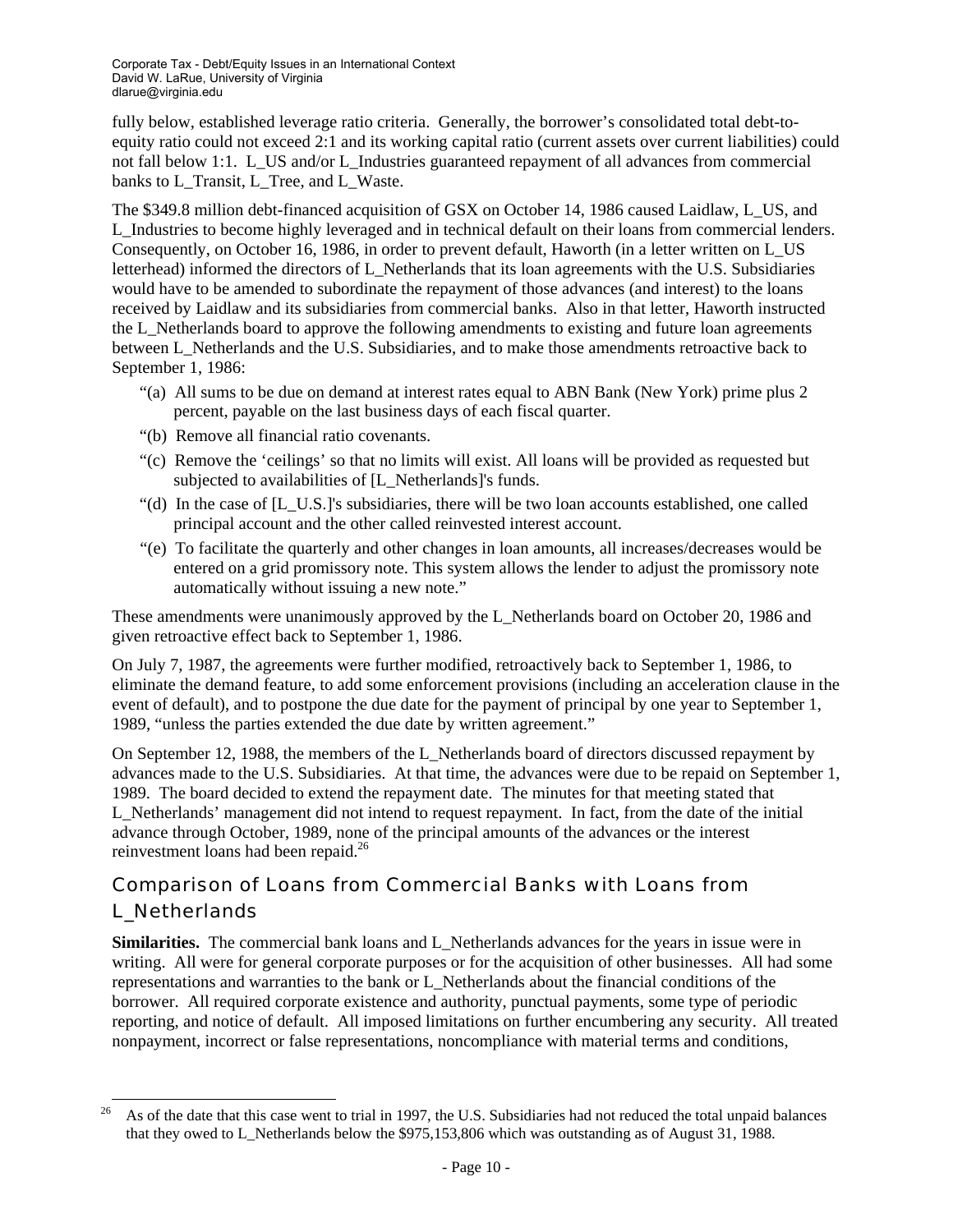insolvency or bankruptcy, and other similar events as a default. Most had cross-default clauses and acceleration clauses. Most were guaranteed by a parent. All allowed prepayment without penalty.

**Differences.** Commercial bank loans always had borrowing limits. The amounts that the U.S. Subsidiaries could borrow from L\_Netherlands was generally not limited. Commercial banks lent substantially less to the U.S. Subsidiaries than L\_Netherlands advanced to them. Over half of the L\_Netherlands advances were more than \$100 million, but most of the bank loans were substantially less than \$100 million. Bank loans were generally for a 5-year period and no bank loan had a demand feature. L\_Netherlands advances were generally not payable over a fixed term and generally had demand features. L\_Netherlands generally did not require the U.S. Subsidiaries to make quarterly or semiannual payments of principal, but did allow balloon payments. Commercial banks required quarterly or semiannual payments of principal and did not allow balloon payments. Commercial banks required minimum debtto-equity and current-assets-to-current-liabilities ratios. L\_Netherlands, after September 1, 1986, generally did not.

The guaranties differed in that the commercial banks required that the guarantors to post collateral and that they meet financial requirements. L\_Netherlands did not.

Only bank loans had negative covenants that limited the use of the borrowed funds, or placed limitations on a change of the borrower's business or on asset dispositions. L\_Netherlands advances did not. Commercial bank loans generally had more covenants and warranties relating to the borrower's legal status and activities (e.g., compliance with ERISA and securities laws) than L\_Netherlands advances. Banks treated material adverse changes in the borrower's operations or financial condition, certain judgments, and liquidation, dissolution, or winding up of the borrower's business as events of default. L\_Netherlands did not.

# Audit of LTL by Canadian Tax Authorities

Canadian income tax authorities audited Laidlaw for 1987 and 1988. In connection with that audit, Laidlaw represented that:

"Laidlaw Inc. acts as a conduit in providing funds for its operating subsidiaries. The funds are used by the subsidiaries as working capital and for capital acquisitions. Without these funds, the subsidiaries would be seriously undercapitalized. The loans are in the nature of capital contributions to the subsidiaries."

# Discussion Questions

#### **Background**

1. In what ways do the income tax and financial accounting treatment of "debt" (and "interest") and "equity" (and "dividends") differ? What is the practical significance of each of these differences?

-----

- 2. "Substance" over "Form": Assume the following facts:
	- F is the sole shareholder of a regular corporation that is taxable at the combined federal and state tax rate of 40%. F's personal tax rate for federal and state income taxes is 45%. The corporation pays a lump-sum \$100,000 salary to S, one of its employees, on June 15th of the current year. This is S's only income for the year and it is subject to an effective combined federal and state income tax rate of 30%.
	- To the naked eye, the corporation should be entitled to a \$100,000 salary expense deduction that will save it \$40,000 in federal and state income taxes. S should report \$100,000 of ordinary salary income on his tax return for the year and pay a total of \$30,000 of income taxes on that amount.
	- But what if you learned that F is the father of S? What if S is 18 years old and graduated from high school on June  $15<sup>th</sup>$  and will attend a private college the following fall? And what if the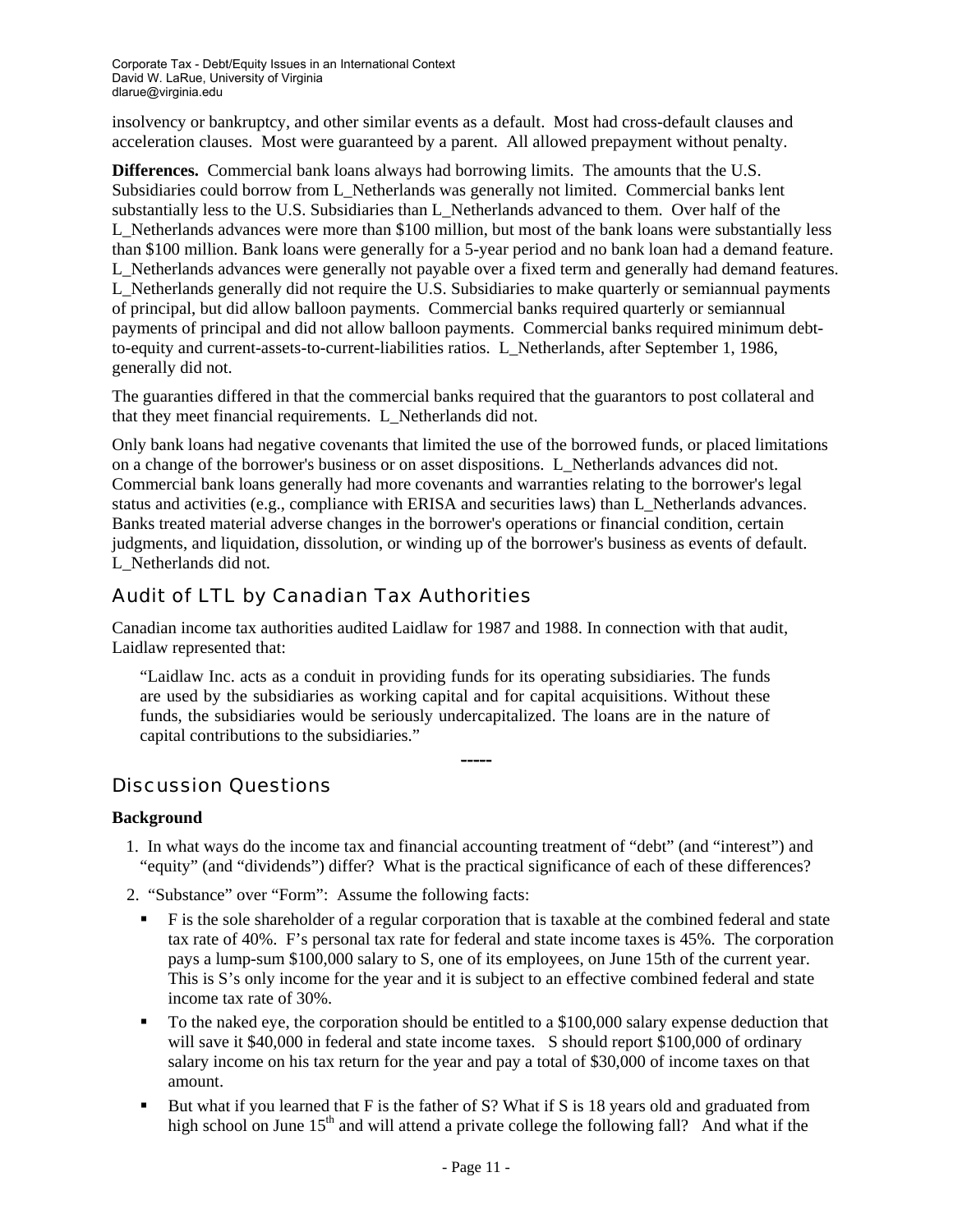only service that S has ever performed for the corporation was to spend a couple of hours each Saturday morning in May sweeping up the factory floor?

- Can the Internal Revenue Service ignore the form of a transaction and the descriptive labels (e.g., "salary") used by the parties? If so, what tax consequences might you expect to result to the corporation, to F, and to S in the light of these additional facts?
- 3. "Debt" versus "Equity: Generally, what are some of the attributes of "debt" that distinguish it from "equity"? What additional facts and circumstances might be probative in distinguishing "debt" from "equity"?
- 4. Is it legal and ethical for individuals and corporations to arrange their affairs and structure their transactions in ways that eliminate, minimize or postpone their tax liability?

#### **Laidlaw's Intercompany "Debt"**

- 1. The principal issue in this case was whether the amounts loaned by L\_Netherlands to the U.S. Subsidiaries were, in substance, equity, rather than debt. If these amounts were held to be capital contributions, then all or a part of the \$133,515,459 denominated as "interest" and deducted by the U.S. Subsidiaries in computing their U.S. income tax liabilities would be re-classified as nondeductible dividend distributions and the U.S. Subsidiaries would be liable for over \$45 million in additional income taxes, plus interest and penalties on those taxes. Furthermore, under the U.S.- Netherlands tax treaty, *interest* paid by a U.S. debtor to a foreign corporation was not subject to U.S. withholding taxes, whereas *dividends* paid to foreign shareholders were subject to a 5% withholding tax.
	- Discuss the respective merits of Laidlaw's contention that these loans were in form and in substance bona fide "debt" and the government's contention that they were in substance "equity."
- 2. Even if the Taxpayer prevailed on the debt-versus-equity issue, it would also have to deal with Section  $267(a)(2)$  of the Internal Revenue Code under which accrual method taxpayers are generally not entitled to a deduction for expenses owed to related parties until those expenses were actually "paid." The issue here would be whether the "payments" made by the U.S. Subsidiaries to L\_Netherlands and immediately loaned back to them constituted "payment" as that term was used in Section 267(a)(2). Your thoughts?
- 3. If you concluded either that (1) the "loans" were in substance "equity" or that (2) the interest paid and then re-loaned back to the U.S. Subsidiaries was not in substance "paid" (as required by Section  $267(a)(2)$ , then discuss the ethics and the legality (an attempt at legitimate "tax avoidance" or approaching or even crossing the line into criminal "tax evasion") of the strategy crafted by Coopers and Lybrand and implemented by the Laidlaw executives.